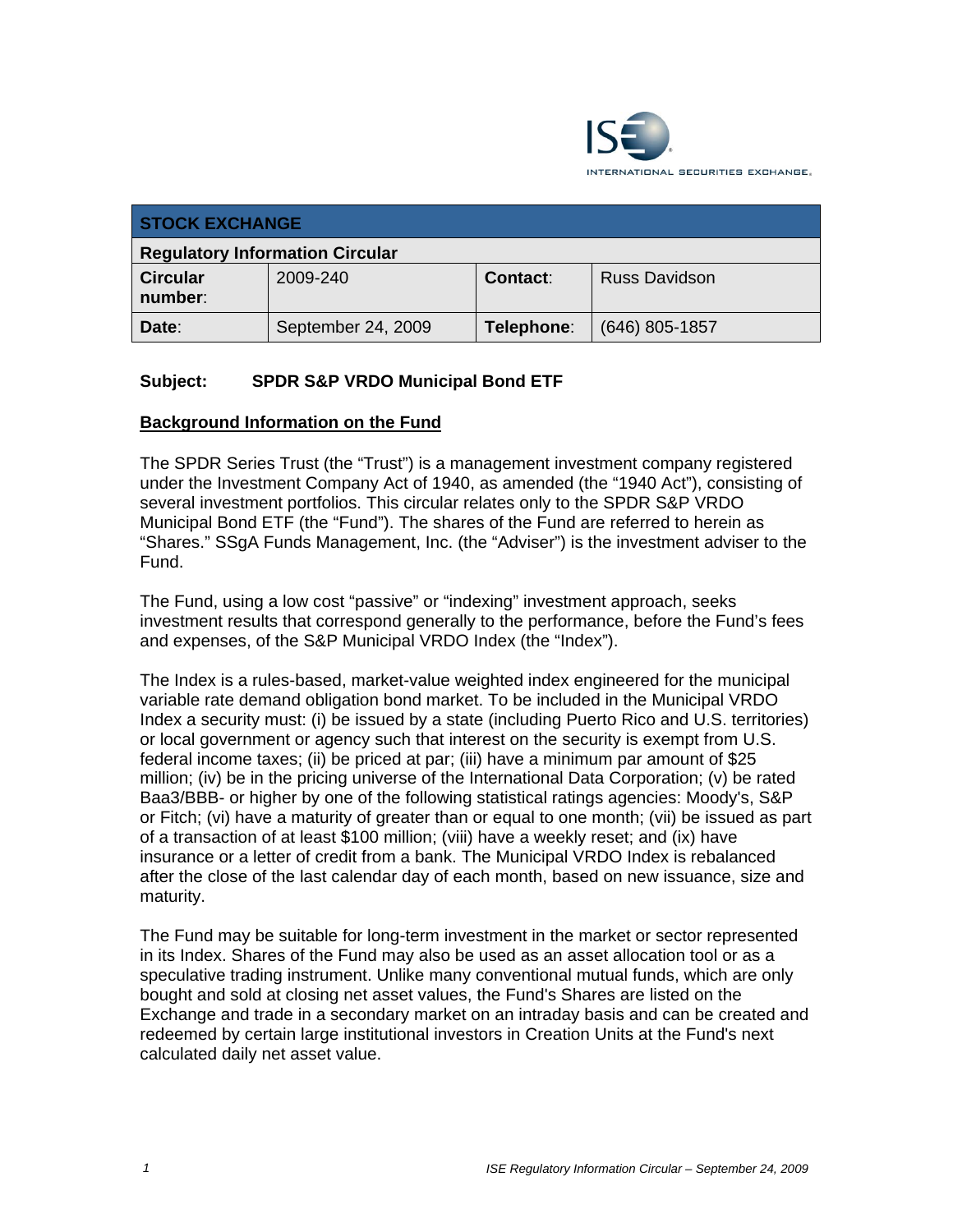The Adviser seeks to track the performance of the Fund's Index as closely as possible (i.e., obtain a high level correlation with the Index). A number of factors may affect the Fund's ability to achieve a high correlation with its Index, including the degree to which the Fund utilizes a sampling methodology (as described below). There can be no guarantee that the Fund will achieve a high degree of correlation.

The Adviser, in seeking to achieve the Fund's investment objective, will utilize a sampling methodology. Sampling means that the Adviser uses quantitative analysis to select securities that represent a sample of securities in the Index that have a similar investment profile as the Index in terms of key risk factors, performance attributes and other characteristics. These include industry weightings, market capitalization, and other financial characteristics of securities. The quantity of holdings in the Fund will be based on a number of factors, including asset size of the Fund. The Adviser generally expects the Fund, utilizing a sampling methodology, will hold less than the total number of securities in its Index, but reserves the right to hold as many securities as it believes necessary to achieve the Fund's investment objective.

In addition, from time to time, securities are added to or removed from the Index. The Adviser may sell securities that are represented in the Index, or purchase securities that are not yet represented in the Index, in anticipation of their removal from or addition to the Index. Further, the Adviser may choose to overweight securities in the Index, purchase or sell securities not in the Index, or utilize various combinations of other available investment techniques, in seeking to track the Index.

The Adviser will normally invest at least 80% of the Fund's total assets in fixed income securities that comprise its benchmark Index or in fixed income securities that the Adviser has determined have economic characteristics that are substantially identical to the economic characteristics of the securities that comprise its benchmark Index. This percentage limitation applies at the time of investment. The Fund will provide shareholders with at least 60 days notice prior to any material change in the abovenoted investment policy or changing its Index. The Fund may also invest its other assets in securities not included in its Index, but which the Adviser believes will help the Fund track its Index, as well as in certain futures, options, swap contracts and other derivatives, cash and cash equivalents or money market instruments, such as repurchase agreements and money market funds (including affiliated money market funds). The Fund will generally concentrate its investments (i.e., hold 25% or more of its total assets) in a particular industry, sector or state, as applicable, to approximately the same extent that its benchmark Index is so concentrated. For purposes of this limitation, securities of the U.S. government (including its agencies and instrumentalities), repurchase agreements collateralized by U.S. government securities and securities of U.S. states or U.S. municipal governments and their political subdivisions are not considered to be issued by members of any industry. The Fund is non-diversified and, as a result, may invest a larger percentage of its assets in securities of a single issuer than that of a diversified fund.

Please see the Fund's prospectus for additional information concerning the Fund and its investment objectives.

As described more fully in the Trust's prospectus and Statement of Additional Information, the Fund will issue and redeem Shares on a continuous basis at their net asset value ("NAV") only in large blocks of 100,000 Shares (each, a "Creation Unit").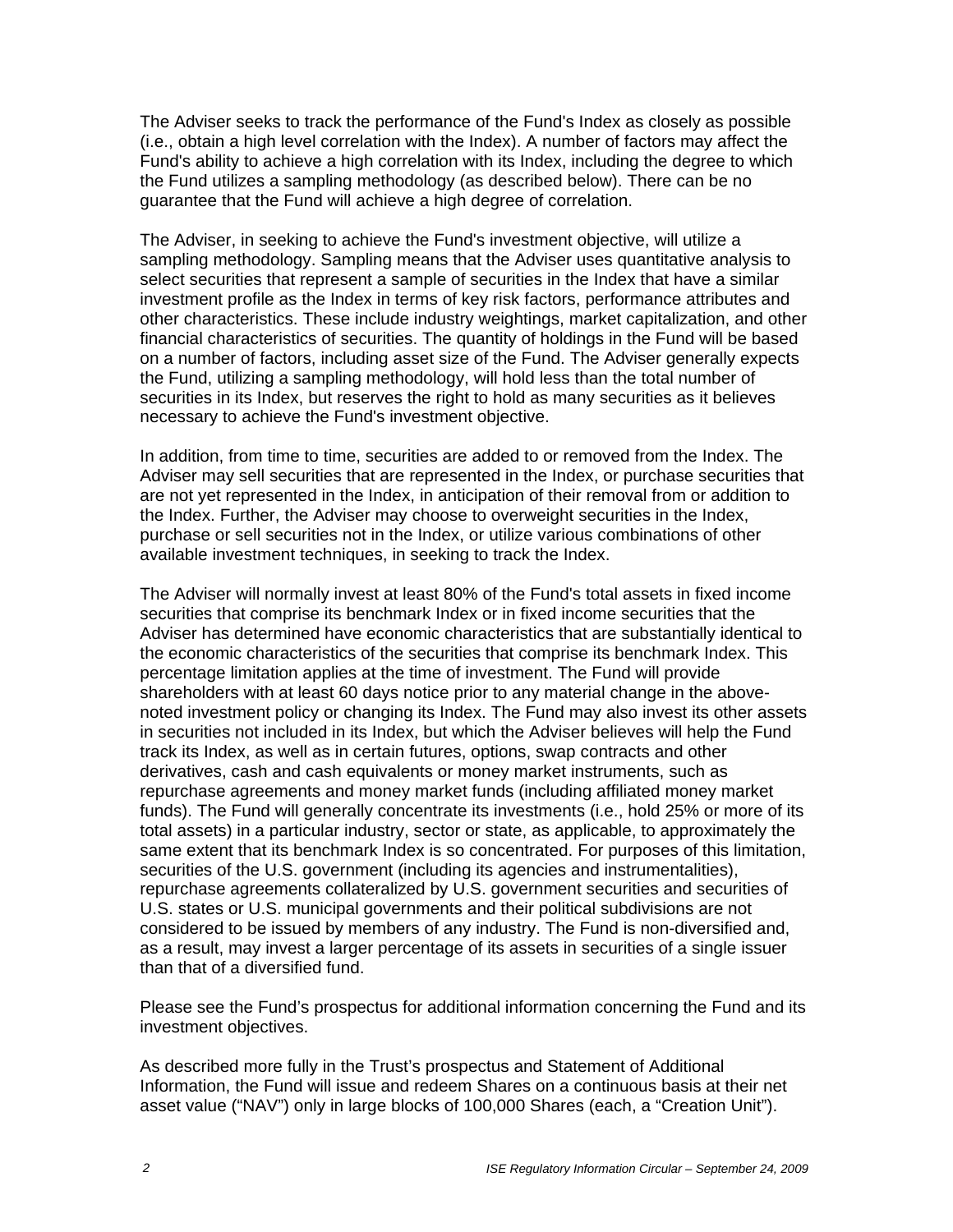Creation Units will be issued and redeemed principally in-kind for securities included in the underlying index. Except when aggregated in Creation Units, the Shares may not be redeemed with the Fund.

Income dividend distributions, if any, are generally distributed to shareholders monthly, but may vary significantly from month to month. Net capital gains are distributed at least annually.

Shares are held in book-entry form, which means that no Share certificates are issued. The Depository Trust Company or its nominee is the record owner of all outstanding Shares of the Funds and is recognized as the owner of all Shares for all purposes. The NAV per Share for the Fund is computed by dividing the value of the net assets of the Fund (i.e., the value of its total assets less total liabilities) by the total number of Shares outstanding. Expenses and fees are accrued daily and taken into account for purposes of determining NAV. The NAV for the Fund will be calculated and disseminated daily after 4:00 pm ET each trading day. Any assets or liabilities denominated in currencies other than the U.S. dollar are converted into U.S. dollars at the current market rates on the date of valuation as quoted by one or more sources.

The registration statement for the Fund describes the various fees and expenses for the Fund's Shares. For a more complete description of the Fund and the underlying Index, visit the Fund's website at www.spdrs.com.

## **Principal Risks**

Interested persons are referred to the discussion in the prospectus for the Fund of the principal risks of an investment in the Fund. These include tracking error risk (factors causing the Fund's performance to not match the performance of the underlying index), market trading risk (for example, trading halts, trading above or below net asset value), investment style risk, sector risk, investment approach risk, non-diversification risk, issuer-specific risk, management risk, tax risk, political risk, liquidity risk, call risk, credit risk and small cap risk.

## **Purchases and Redemptions in Creation Unit Size**

Electronic Access Members ("Equity EAMs") are hereby informed that procedures for purchases and redemptions of Shares in Creation Unit Size are described in the Trust's prospectus and SAI, and that Shares are not individually redeemable but are redeemable only in Creation Unit Size aggregations or multiples thereof.

#### **Exchange Rules Applicable to Trading in the Shares**

The Shares are considered equity securities, thus rendering trading in the Shares subject to the Exchange's existing rules governing the trading of equity securities.

## **Trading Hours**

Trading in the Shares on ISE is on a UTP basis and is subject to ISE equity trading rules. The Shares will trade from 8:00 a.m. until 8:00 p.m. Eastern Time. Equity EAMs trading the Shares during the Extended Market Sessions are exposed to the risk of the lack of the calculation or dissemination of underlying index value or intraday indicative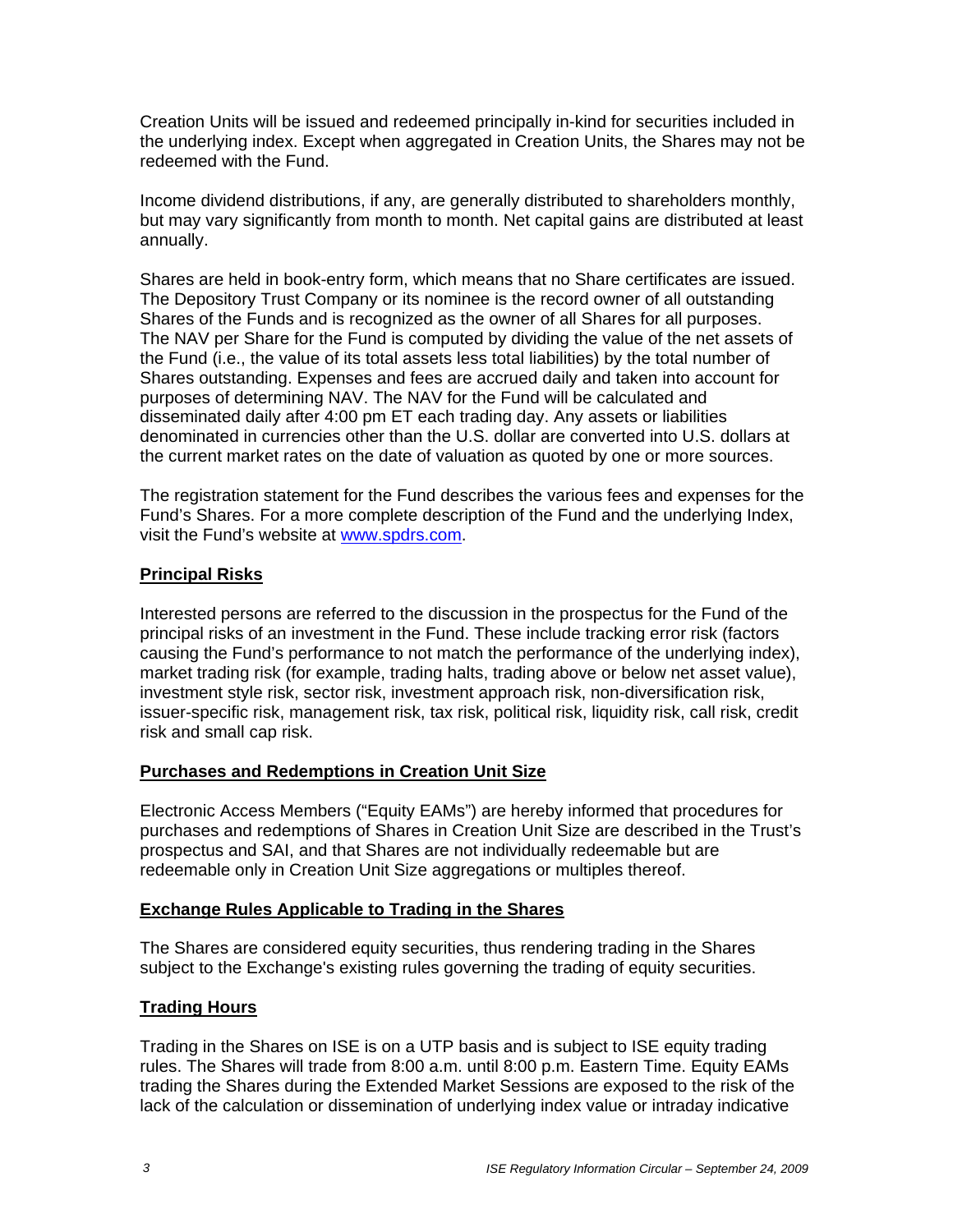value ("IIV"). For certain derivative securities products, an updated underlying index value or IIV may not be calculated or publicly disseminated in the Extended Market hours. Since the underlying index value and IIV are not calculated or widely disseminated during Extended Market hours, an investor who is unable to calculate implied values for certain derivative securities products during Extended Market hours may be at a disadvantage to market professionals.

## **Trading Halts**

ISE will halt trading in the Shares in accordance with ISE Rule 2101(a)(2)(iii). The grounds for a halt under this Rule include a halt by the primary market because it stops trading the Shares and/or a halt because dissemination of the IIV or applicable currency spot price has ceased, or a halt for other regulatory reasons. In addition, ISE will stop trading the Shares if the primary market de-lists the Shares.

#### **Delivery of a Prospectus**

Pursuant to federal securities laws, investors purchasing Shares must receive a prospectus prior to or concurrently with the confirmation of a transaction. Investors purchasing Shares directly from the Fund (by delivery of the Deposit Amount) must also receive a prospectus.

Prospectuses may be obtained through the Distributor or on the Fund's website. The Prospectus does not contain all of the information set forth in the registration statement (including the exhibits to the registration statement), parts of which have been omitted in accordance with the rules and regulations of the SEC. For further information about the Fund, please refer to the Trust's registration statement.

## **Exemptive, Interpretive and No-Action Relief Under Federal Securities Regulations**

The SEC has issued exemptive, interpretive or no-action relief from certain provisions of rules under the Securities Exchange Act of 1934 (the "Act") regarding trading in the above mentioned exchange-traded Fund.

## **Regulation M Exemptions**

Generally, Rules 101 and 102 of Regulation M prohibit any "distribution participant" and its "affiliated purchasers" from bidding for, purchasing, or attempting to induce any person to bid for or purchase any security which is the subject of a distribution until after the applicable restricted period, except as specifically permitted in Regulation M. The provisions of the Rules apply to underwriters, prospective underwriters, brokers, dealers, and other persons who have agreed to participate or are participating in a distribution of securities.

The Commission issued a No-Action Letter by which persons participating in a distribution of shares of a fund may engage in secondary market transactions in such shares during their participation in such a distribution, despite the requirements of from Rule 101 under Regulation M. In addition, the SEC has permitted persons who may be deemed to be participating in the distribution of shares of a fund (i) to purchase securities for the purpose of purchasing creation unit aggregations of fund shares and (ii) to tender securities for redemption in Creation Unit Aggregations. Further, the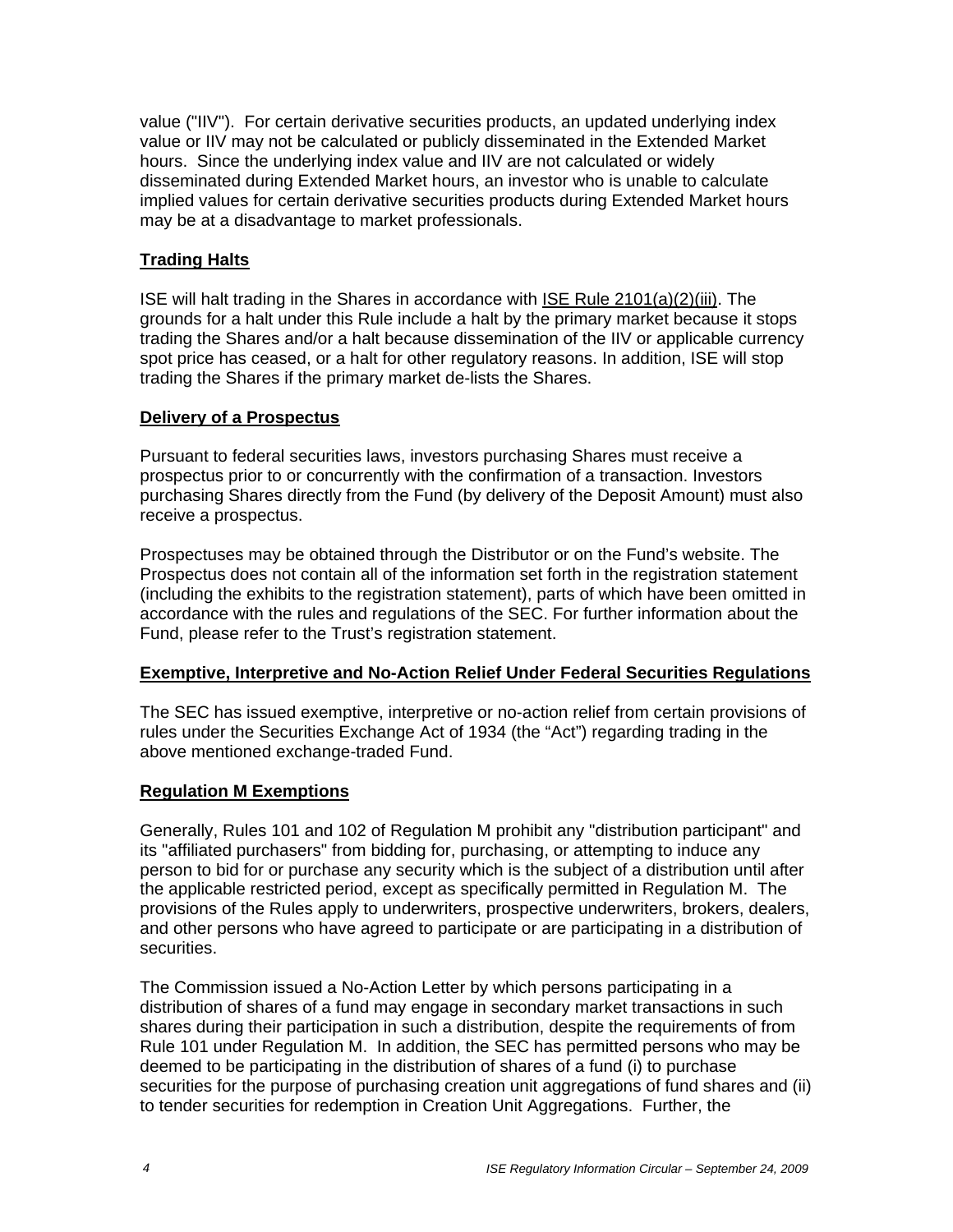Commission has clarified that the tender of fund shares to the Fund for redemption does not constitute a bid for or purchase of any of the Funds' securities during the restricted period of Rule 101. The Commission has issued a No-Action Letter to paragraph (e) of Rule 102 under Regulation M which allow the redemption of fund shares in creation unit aggregations during the continuous offering of shares.

## **Customer Confirmations for Creation or Redemption of Fund Shares (SEC Rule 10b-10)**

Broker–dealers who handle purchases or redemptions of Fund shares in Creation Units for customers will be permitted to provide such customers with a statement of the number of Creation Unit Aggregations created or redeemed without providing a statement of the identity, number and price of shares of the individual securities tendered to the Fund for purposes of purchasing creation unit aggregations ("Deposit Securities") or the identity, number and price of shares to be delivered by the Trust to the redeeming holder ("Redemption Securities"). The composition of the securities required to be tendered to the Fund for creation purposes and of the securities to be delivered on redemption will be disseminated each business day and will be applicable to requests for creations or redemption, as the case may be, on that day. This exemptive relief under Rule 10b-10 with respect to creations and redemptions is subject to the following conditions:

- 1) Confirmations to customers engaging in creations or redemptions must state that all information required by Rule 10b-10 will be provided upon request;
- 2) Any such request by a customer for information required by Rule 10b-10 will be filed in a timely manner, in accordance with Rule 10b-10(c);
- 3) Except for the identity, number and price of shares of the component securities of the Deposit Securities and Redemption Securities, as described above, confirmations to customers must disclose all other information required by Rule 10b-10(a).

# **SEC Rule 14e-5**

The Commission has permitted any person acting as a dealer-manager of a tender offer for a component security of fund (1) to redeem fund shares in creation unit aggregations from the issuer that may include a security subject to such tender offer and (2) to purchase fund shares during such tender offer. In addition, a No-Action has been issued under Rule 14e-5 states that if a broker-dealer acting as a dealer-manager of a tender offer for a security of the Fund purchases or arranges to purchase such securities in the secondary market for the purpose of tendering such securities to purchase one or more creation unit aggregations of shares, it must be made in conformance with the following:

- i. such bids or purchases are effected in the ordinary course of business, in connection with a basket of 20 or more securities in which any security that is the subject of a distribution, or any reference security, does not comprise more than 5% of the value of the basket purchased; or
- ii. purchases are effected as adjustments to such basket in the ordinary course of business as a result of a change in the composition of the underlying index; and
- iii. such bids or purchases are not effected for the purpose of facilitating such tender offer.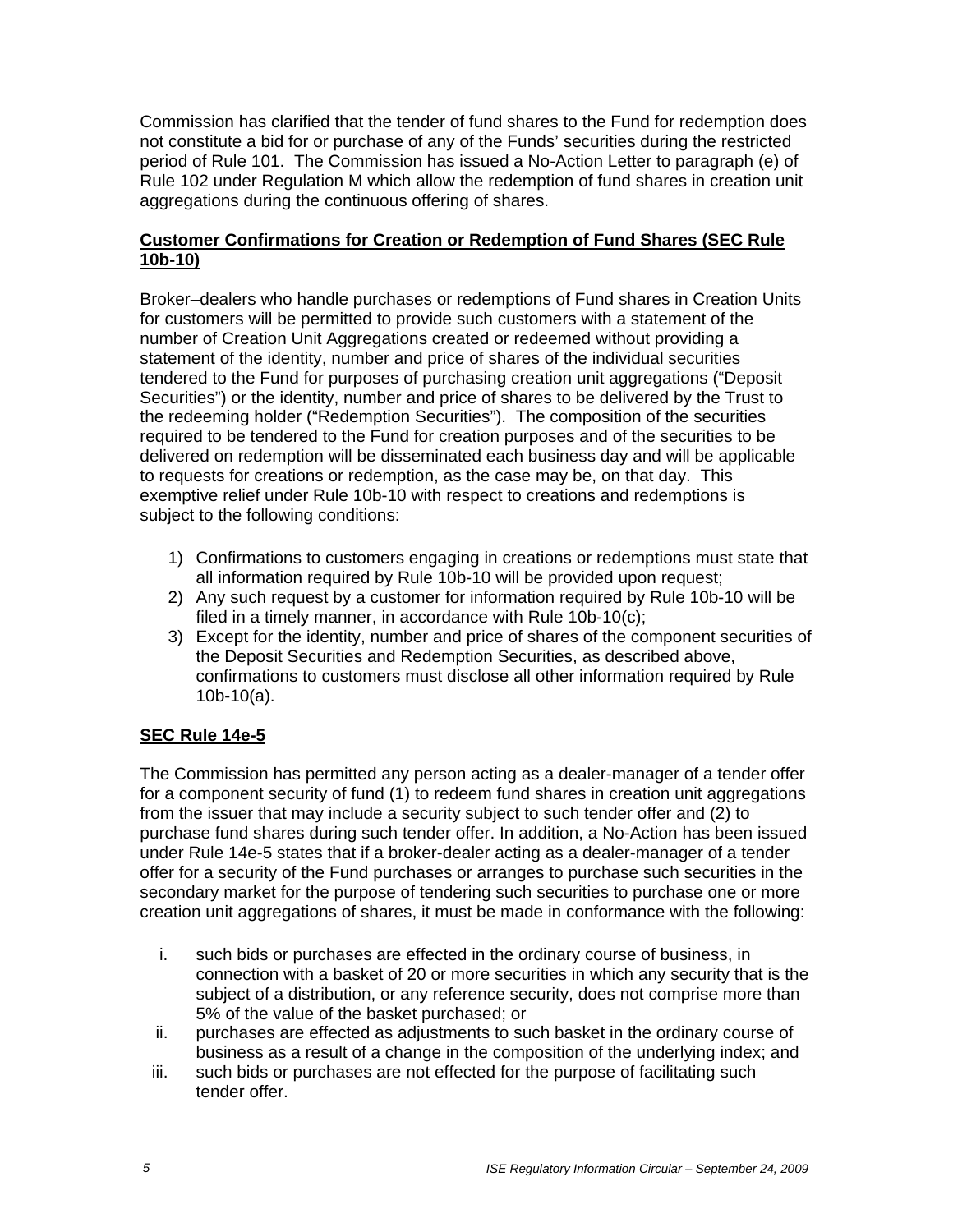## **Section 11(d)(1); SEC Rules 11d1-1 and 11d1-2**

Section 11(d)(1) of the Act generally prohibits a person who is both a broker and a dealer from effecting any transaction in which the broker-dealer extends credit to a customer on any security which was part of a new issue in the distribution of which he participated as a member of a selling syndicate or group within thirty days prior to such transaction. The Commission has clarified that Section 11(d)(1) does not apply to broker-dealers that are not authorized participants (and, therefore, do not create creation unit aggregations) that engage in both proprietary and customer transactions in shares of a fund in the secondary market, and for broker-dealer authorized participants that engage in creations of creation unit aggregations. This relief is subject to specific conditions, including the condition that such broker-dealer (whether or not an authorized participant) does not, directly or indirectly, receive from the fund complex any payment, compensation or other economic incentive to promote or sell the shares of a fund to persons outside the fund complex, other than non-cash compensation permitted under NASD Rule 2830 (I)(5)(A), (B) or (C). See letter dated November 22, 2005 from Brian A Bussey, Assistant Chief Counsel, Division of Market Regulation, to Barclays Global Investors, N.A., dated November 22, 2005. The Commission has issued a No-Action Letter under Section 11(d)(1) of the Act states that broker-dealers may treat shares of a fund, for purposes of Rule 11d1-2, as "securities issued by a registered open-end investment company as defined in the Investment Company Act" and thereby extend credit or maintain or arrange for the extension or maintenance of credit on shares that have been owned by the persons to whom credit is provided for more than 30 days, in reliance on the exemption contained in the rule.

## **SEC Rule 15c1-5 and 15c1-6**

The SEC has taken a no-action position with respect to Rule15c1-5 and Rule15c1-6 as to the required disclosure of control by a broker or dealer with respect to creations and redemptions of Fund shares and secondary market transactions therein.

**This Regulatory Information Circular is not a statutory Prospectus. Equity EAMs should consult the Trust's Registration Statement, SAI, Prospectus and the Fund's website for relevant information.**